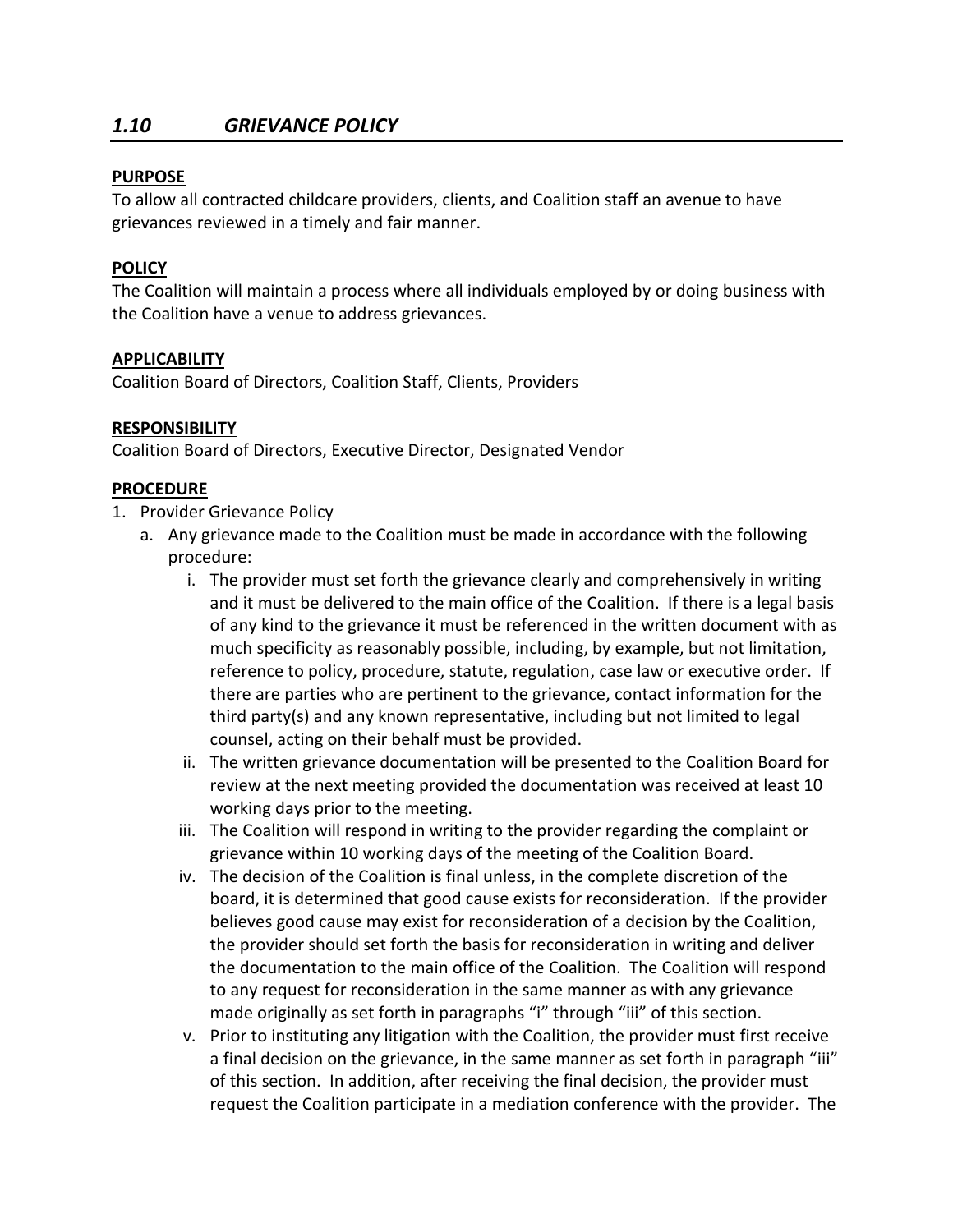request must be in writing and delivered to the office of the Coalition. It is within the complete discretion of the Coalition to accept or deny the request. Acceptance may be conditioned upon participation in the mediation conference by third parties who are pertinent to the grievance. Within 10 days of receipt of the request, the Coalition will inform the provider in writing whether the request is accepted or denied. If the request is accepted, the Coalition and provider will mutually select a mediator and the entire cost of mediation will be borne by the provider unless otherwise mutually agreed upon by both the provider and Coalition. If the request is denied, the decision of the Coalition is final. Mediation must be held within 60 days of the date of written acceptance by the Coalition unless otherwise mutually agreed. Mediation is to be held in the county of the business address of the Coalition.

- vi. Grievances from parents or the community at large regarding the provider are to be dealt with by the provider and will not be considered by the Coalition, unless the grievance is specifically related to this agreement. It is recommended that the provider have a grievance procedure in place which is likely to result in resolution of any grievance that may or may not include mediation.
- 2. Employee Related Grievance Policy
	- a. It is the policy of the Coalition to provide a method for staff members to reach a satisfactory solution for grievances and ensure all notices of adverse actions involving a written warning, a suspension or dismissal of an employee shall include advisement of the grievance procedures listed in "i" through "iv" of this section.
		- i. Staff members are to discuss their complaint or problem as soon as it develops with their immediate supervisor who will attempt, without discrimination, to provide prompt and equitable solutions.
		- ii. If the problem cannot be resolved with the immediate supervisor, the employee should continue discussions through the appropriate supervisory channels, including presenting their complaint to the Executive Director.
		- iii. The Executive Director will make a sincere effort to adjust promptly, amicably and satisfactorily any complaint or problem of staff members present.
		- iv. If the problem cannot be resolved with the Executive Director, the employee has the option to submit written notice of the grievance within 10 days of the action or decision of the Executive Director to the board chair or designee. The written notice shall include:
			- 1. A detailed explanation of how the individual/entity was adversely affected by the action or decision, citing specific legislation, policy, procedure, statute, etc. that was violated.
			- 2. The Coalition/agency/entity action or decision.
			- 3. The date the action or decision occurred.
			- 4. If desired, the name, address and telephone number of an individual who can act on behalf of the individual/entity.
	- b. Upon receipt of the request for an appeal, the board chair will convene the Executive Committee to consider the appeal within 30 days of the receipt of the request. The Executive Committee is charged with the responsibility of reviewing all pertinent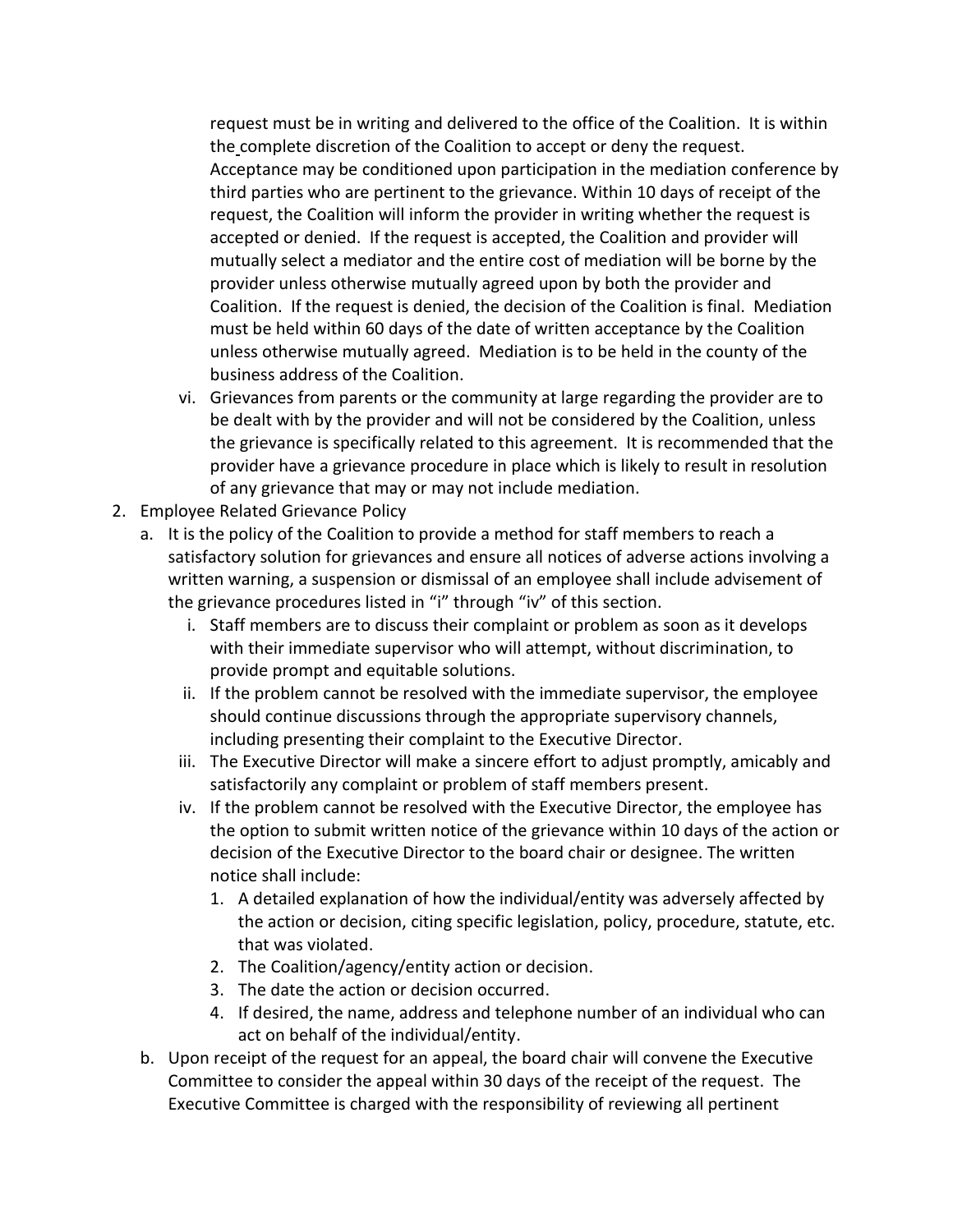information and, based on the information, making a recommendation to the board. The board will discuss and review the findings of the Executive Committee and vote on the recommendation of the Committee. The Coalition will notify the individual/entity in writing within 10 days after the board's decision. The decision of the Coalition board is final.

- 3. General Grievance Policy
	- a. It is the policy of the Coalition to ensure any complaint or grievance, other than grievances submitted by employees, participants, sub-contractors, child care/VPK providers, or any entity or person implementing Coalition programs, follows the complaint or grievance procedure of the agency, or the agency, entity or person offering or administering the services out of which the complaint or grievance arose in accordance with the procedures set out in "i" through "iv" of this section:
		- i. Initial Complaint: All non-employment related complaints or grievances by any participant, contractor, or any entity or person must first be presented in writing to the agency or entity delivering that program in accordance with the complaint or other grievance procedures established by that agency or entity. The complaint or grievance must be made in writing and addressed to the agency or entity.
		- ii. Initial Agency/Entity Response**:** The agency or entity shall respond to any complaint or grievance in accordance with their procedures, but within a time frame not to exceed 14 days of receipt of the complaint or grievance. Any agency contracted with the Coalition will maintain a record of any grievances and file a monthly report of the grievances to the Coalition.
		- iii. Appeal of Initial Agency/Entity Response: The aggrieved party must exhaust all appeal channels available within the established agency/entity grievance procedures. It is not anticipated that the Coalition will face many problems that cannot be settled by the individual agencies; therefore, the Coalition will act only in the event that those problems/grievances cannot be resolved. In such cases, the grievance procedures listed under Items "a(iv)" and "b" of this section will apply.
		- iv. Complaint to Coalition Executive Director: While it is the intent of the Coalition to make all decisions and actions in the best interest of the community and its children and to resolve problems through discussion and mediation, there may be instances where an individual/entity believes that a Coalition decision or action has caused a complaint or grievance. In such instances, the individual/entity who desires to file a grievance or complaint must submit to the Coalition Executive Director written notice of the grievance or complaint to include the following:
			- 1. A detailed explanation of how the individual/entity was adversely affected by the action or decision, citing specific legislation, policy, procedure, statute, etc. that was violated.
			- 2. The Coalition/agency/entity action or decision.
			- 3. The date the action or decision occurred.
			- 4. If desired, the name, address and telephone number of an individual who can act on behalf of the individual/entity.